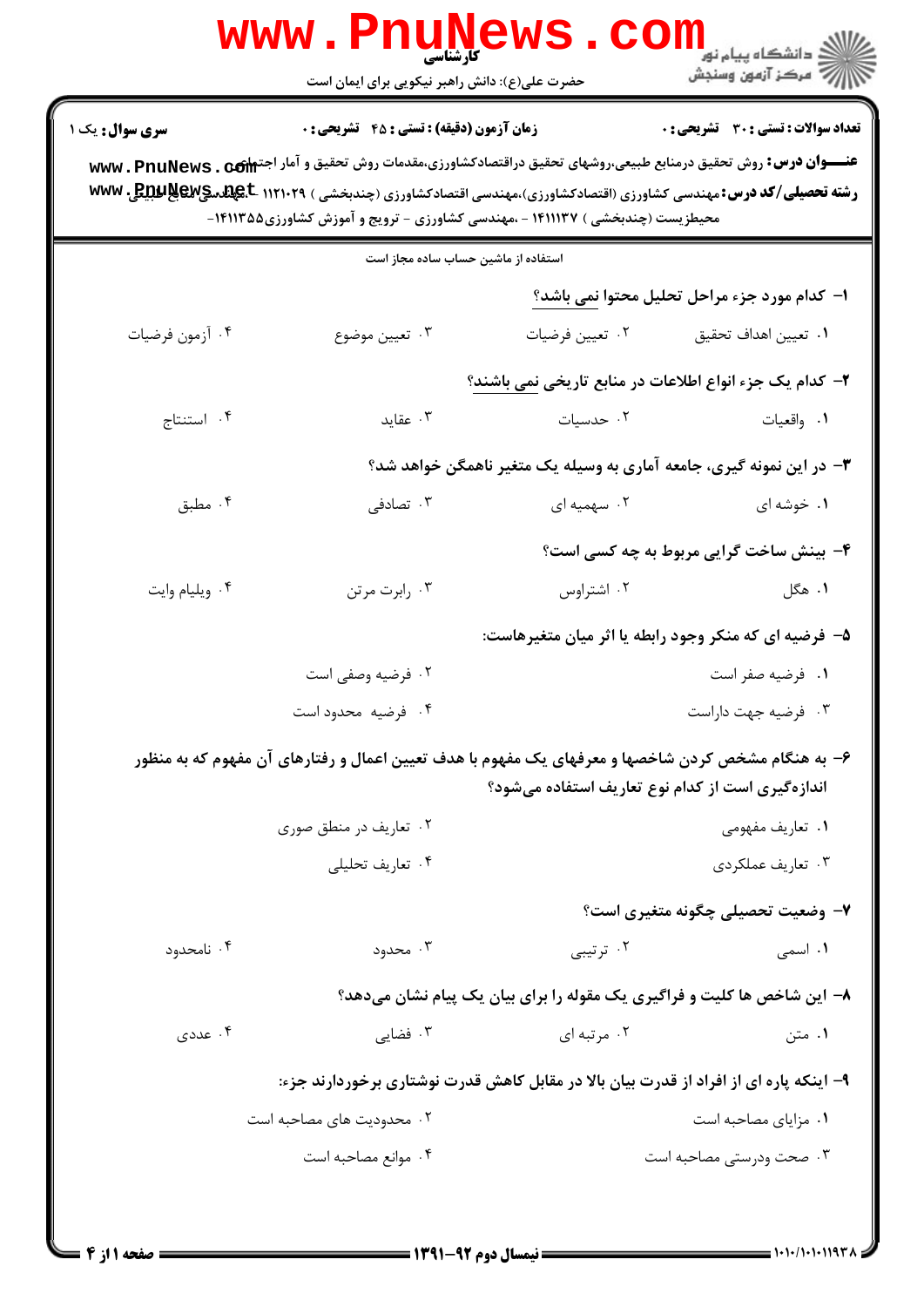|                                                                                                                                                                                                                                                                                                                                               | <b>WWW . PNUNET</b><br><b>کارشناسی</b><br>حضرت علی(ع): دانش راهبر نیکویی برای ایمان است                      |                                                                                 | <mark>≦</mark> دانشگاه پیام نو <mark>ر</mark><br>أأآت مركز آزمون وسنجش |  |  |
|-----------------------------------------------------------------------------------------------------------------------------------------------------------------------------------------------------------------------------------------------------------------------------------------------------------------------------------------------|--------------------------------------------------------------------------------------------------------------|---------------------------------------------------------------------------------|------------------------------------------------------------------------|--|--|
| <b>سری سوال : ۱ یک</b>                                                                                                                                                                                                                                                                                                                        | زمان آزمون (دقیقه) : تستی : 45 آتشریحی : 0                                                                   |                                                                                 | <b>تعداد سوالات : تستی : 30 ٪ تشریحی : 0</b>                           |  |  |
| <b>عنـــوان درس:</b> روش تحقیق درمنابع طبیعی،روشهای تحقیق دراقتصادکشاورزی،مقدمات روش تحقیق و آمار اجتها <b>عی , www ,</b> PnuNews<br><b>رشته تحصیلی/کد درس:</b> مهندسی کشاورزی (اقتصادکشاورزی)،مهندسی اقتصادکشاورزی (چندبخشی ) ۱۱۲۱۰۲۹ Sew هیلایکالیکایی www<br>-محیطزیست (چندبخشی ) ۱۴۱۱۱۳۷ - ،مهندسی کشاورزی - ترویج و آموزش کشاورزی۱۴۱۱۳۵۵ |                                                                                                              |                                                                                 |                                                                        |  |  |
|                                                                                                                                                                                                                                                                                                                                               | ∙۱− محقق هنگامی به طرح چنین پرسشهایی می پردازد، که بتواند پاسخهای پرسشنامه را برای آزمون صحت با درجه اعتبار  |                                                                                 | نشان دهد؟                                                              |  |  |
|                                                                                                                                                                                                                                                                                                                                               | ۰۲ پرسش های چند جوابی                                                                                        |                                                                                 | ۰۱ پرسش های باز                                                        |  |  |
|                                                                                                                                                                                                                                                                                                                                               | ۰۴ پرسش های مدرج                                                                                             |                                                                                 | ۰۳ پرسش های دام                                                        |  |  |
| 1۱– درساخت پرسشنامه چنانچه سوالات در ارتباط متقابل با سوال قبلی و بعدی باشد، پرسشنامه از کدام طرح است؟                                                                                                                                                                                                                                        |                                                                                                              |                                                                                 |                                                                        |  |  |
| ۰۴ مستقل                                                                                                                                                                                                                                                                                                                                      | ۰۳ خوشه ای                                                                                                   |                                                                                 | ۰۱ اسنادی منفرد .                                                      |  |  |
|                                                                                                                                                                                                                                                                                                                                               |                                                                                                              |                                                                                 | <b>۱۲</b> – این مقیاس ها بدون مبدأ می باشند؟                           |  |  |
| ۰۴ نسبی                                                                                                                                                                                                                                                                                                                                       | ۰۳ فاصله ای                                                                                                  | ۰۲ ترتیبی                                                                       | ۰۱ اسمی                                                                |  |  |
| ۱۳- آین طیف به اندازه گیری پیشداوری ها و میزان گرایش فردی، گروهی و یا قومی در میان دو گروه متفاوت میپردازد؟                                                                                                                                                                                                                                   |                                                                                                              |                                                                                 |                                                                        |  |  |
|                                                                                                                                                                                                                                                                                                                                               | ۰۲ لیکرت می سال ۲۰۰۴ و تا تمن است. ۴۰۰ آزگود است تا ۲۰۰                                                      |                                                                                 | ۰۱ بوگاردوس                                                            |  |  |
|                                                                                                                                                                                                                                                                                                                                               | ۱۴–۔این طیف همانند مقیاس فاصله ای، تجانس یا عدم تجانس، مطلوب یا نامطلوب بودن مفهوم عبارتی را بوسیله چند داور |                                                                                 | اندازەگيرى مىكند؟                                                      |  |  |
| ۰۴ طيف گاتمن                                                                                                                                                                                                                                                                                                                                  | ۰۳ طيف ليکرت                                                                                                 | ٠٢ طيف ترستون                                                                   | ٠١ طيف بوگاردوس                                                        |  |  |
|                                                                                                                                                                                                                                                                                                                                               | 1۵– دراین نوع مقوله ها متن به لحاظ وسعت، شدت بیانات یا عقاید مورد توجه قرار میگیرد؟                          |                                                                                 |                                                                        |  |  |
| ۰۴ ساحتی                                                                                                                                                                                                                                                                                                                                      | ۰۳ ارزشی                                                                                                     | ۰۲ موضوعی                                                                       | ۰۱ سبک ها                                                              |  |  |
|                                                                                                                                                                                                                                                                                                                                               |                                                                                                              | ۱۶– هدف از این نوع اعتبار شناخت رابطه میان ابزار اندازه گیری و نتایج تحقیق است؟ |                                                                        |  |  |
| ۰۴ اعتباردرونی                                                                                                                                                                                                                                                                                                                                | ۰۳ اعتبار سازه ای                                                                                            | ۰۲ اعتبار تجربی                                                                 | ۰۱ اعتبار صوری                                                         |  |  |
| ا- چنانچه در ۲۰۰ جمله احتمال تکرار نماد $A$ ، $50\,$ بار و احتمال تکرار نماد $B$ ، $B$ بار باشد احتمال تقارن تصادفی چقدر $\cdot$<br>است؟                                                                                                                                                                                                      |                                                                                                              |                                                                                 |                                                                        |  |  |
| $\frac{1}{r}$                                                                                                                                                                                                                                                                                                                                 | $\frac{1}{10}$                                                                                               | $\frac{1}{r}$ .                                                                 | $\chi$ <sup>1</sup>                                                    |  |  |
|                                                                                                                                                                                                                                                                                                                                               | ۱۸- برای سنجش رابطه بین مقیاس های نسبی و فاصله ای از کدام تکنیک استفاده میشود؟                               |                                                                                 |                                                                        |  |  |
| ۰۲ ضریب همبستگی رتبه ای اسپیرمن<br>۰۱ ضریب همبستگی گشتاوری پیرسون                                                                                                                                                                                                                                                                             |                                                                                                              |                                                                                 |                                                                        |  |  |
| ۰۴ ضریب همبستگی دو رشته ای گسترده                                                                                                                                                                                                                                                                                                             |                                                                                                              | ۰۳ ضریب همبستگی دو رشته ای نقطه ای                                              |                                                                        |  |  |
|                                                                                                                                                                                                                                                                                                                                               |                                                                                                              |                                                                                 |                                                                        |  |  |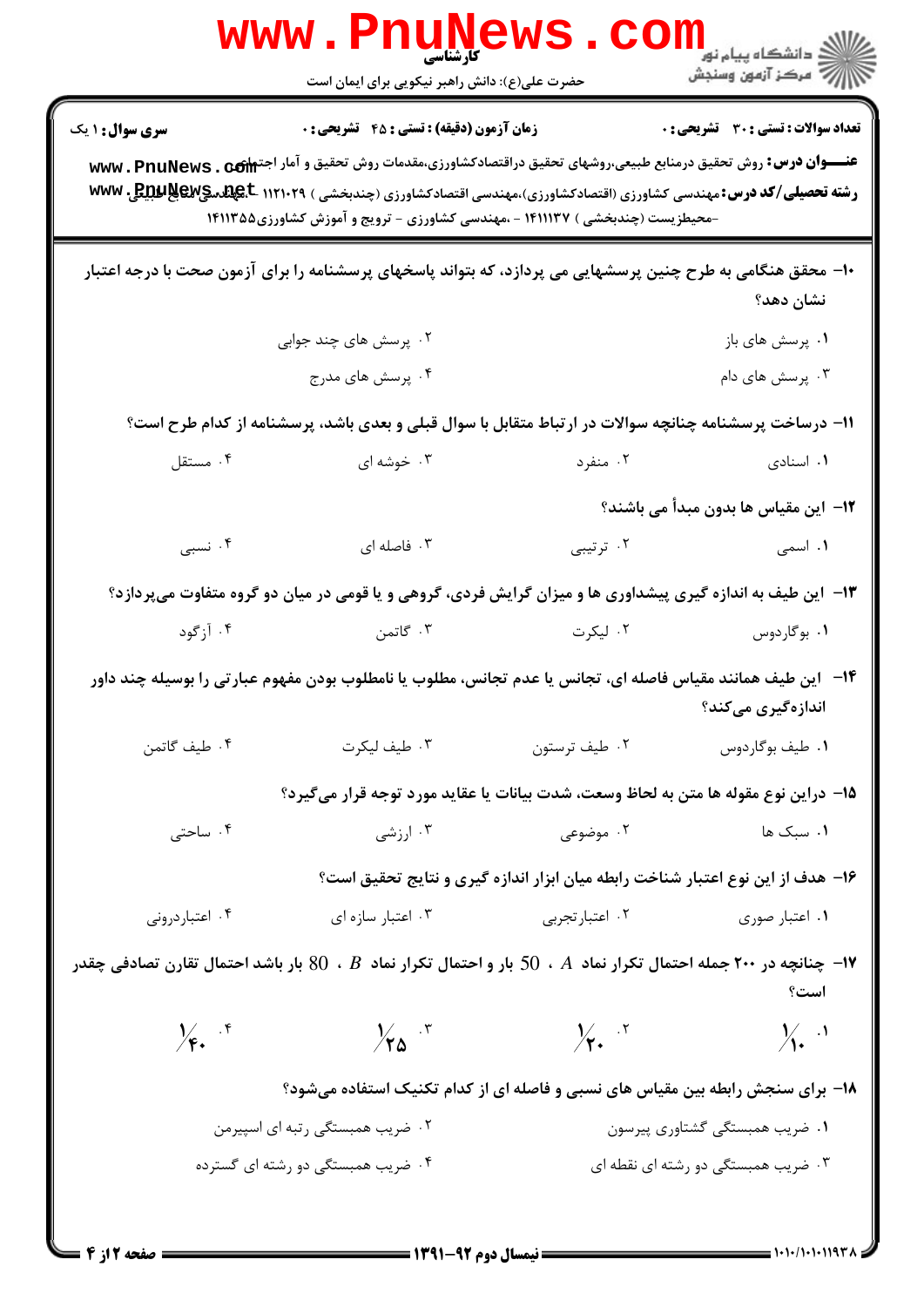**31- كدام مورد جزء يادآوري خطوط اصلي روش علمي نمي باشد؟** ۰۱ سوال یا پرسش آغازین که در آخرین فرمول بندی در طرح مسئله بیان شده معرفی گردد <sup>۲</sup>۰ مشخصات عمده مدل تحلیلی، میدان مشاهده و نوع کاربرد روشها در تحقیق موضوع که بکار رفته معرفی شود

- ۰۳ جنانکه در موضوع تحقیق از فرضیه استفاده می شود، تطبیق فرضیه های مورد انتظار و نتایج باید انجام شود
- ۰۴ رئوس تفسيرهاي مربوط به انحرافها و دستاوردهاي جديد (نقاط ضعف و نقاط قوت) قابل چشم پوشي هستند

**۲۲- کدام یک جزء شاخصهای گرایش مرکزی نمی باشند؟** 

۰۴ میانگین ۰۳ مدويانما ۰۲ دامنه تغییر ۰۱ مىانە

۲۳- این نمودار برای کاربرد داده های ناپیوسته با مقیاس اسمی بکار می رود؟

۰۴ ستونی ۰۳ هستو گرام ۰۲ داده ای ۰۱ میله ای

# **۲۴**- کدام یک از پرسشهای آغازین زیر مناسب است؟

- ٠١ ٪ بررسي روند جهاني شدن تجارت محصولات بخش كشاورزي با تكيه بر موافقتنامه كشاورزي سازمان جهاني تجارت ؒ ۰۲ آسیب شناسی فقر فرهنگی در توسعه محصولات کشاورزی در شهرستان رود سر در دهه ۵۰″
- ۰۳ ً مرور اجمالی اثرات سیاست های آزادسازی بر بخش کشاورزی در برخی کشور های آسیایی و مقایسه تطبیقی آنها ً
	- ۰۴ "فقر ، آسیب پذیری در توسعه کشاورزی"

 $\mathbf{WS}$  .  $\mathbf{com}_{\mathbb{P}^{1,1} \times \mathbb{P}^{2}}$ www.PnuNe

حضرت علی(ع): دانش راهبر نیکویی برای ایمان است

**زمان آزمون (دقیقه) : تستی : 45 گشریحی: 0** 

**سری سوال : ۱ یک** 

عنـــوان درس: روش تحقیق درمنابع طبیعی،روشهای تحقیق دراقتصادکشاورزی،مقدمات روش تحقیق و آمار اجتهاعی , www . PnuNews **رشته تحصیلی/کد درس: مهندسی کشاورزی (اقتصادکشاورزی)،مهندسی اقتصادکشاورزی (چندبخشی ) www BREW BACK + 11210 EXPER** -محیطزیست (چندبخشی ) ۱۴۱۱۱۳۷ - ،مهندسی کشاورزی - ترویج و آموزش کشاورزی۵۵۱۱۳۵۵

### **۱۹- کدام گزینه درمورد نمره سیگمایی صحیح نیست**؟

- ۰۱ توصیف یک نمره در یک توزیع، به صورت انحراف از میانگین است
	- ۰۲ مقایسه نمره ها را ممکن می کند
	- ۰۳ یایه ای برای هم اندازه کردن نمره ها فراهم می کند
		- ۰۴ در مورد آزمون فرضیه ها کاربرد ندارد

## **٢٠**- انحراف استاندارد (معيار):

- ٠١ ريشه دوم واريانس را انحراف استاندارد و يا انحراف معيار نامند
	- ۲. معرف متوسط مجذور انحرافهای داده ها از میانگین است
- ۰۳ میانگین انحراف اعداد و داده ها از میانگین که ″ متوسط پراکندگی″ را حول میانگین محاسبه می کند میباشد
	- ۰۴ همان میانگین موزون است



تعداد سوالات : تستى : 30 - تشريحي : 0